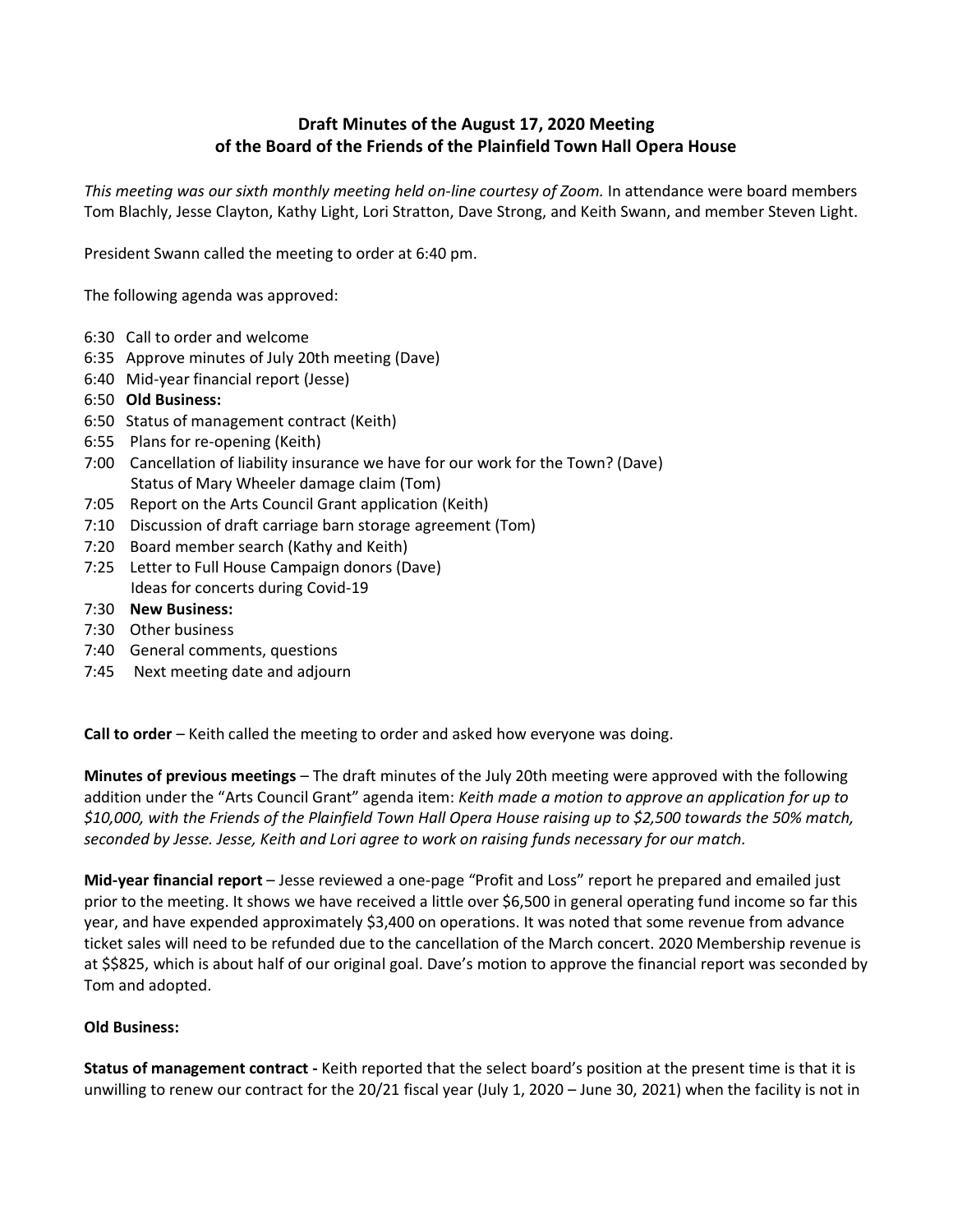use. They also want to remove the clause about allowing our lot at 25 High Street to be used for parking provided the Town plowed and sanded it when it did the adjacent Town Hall parking lot and deal with that in a separate agreement. In addition, they did not respond to the other task we added, namely, that we would assist the Town with planning and implementing the re-opening of the Town Hall Opera House. They plan to revisit the contract at their October meeting.

**Plans for re-opening -** Keith reported that, after a preliminary discussion and a plan to set up a committee to address the issues involved in re-opening the Opera House, the select board has not dealt with the issue. Dave suggested that we might want to be pro-active and develop a proposal to submit to them. He will gather info. about what other arts organizations are doing.

**Contractor's liability insurance policy cancellation?** – Dave reported that he spoke with Natalie Boivin at Noyle Johnson about cancellation of our annual liability insurance policy for the Town, which began on July 1, 2020 and cost \$797.50. She said that cancellation is possible prior to the end of the first quarter and that, if we did so, we would receive a refund of 75% or approximately \$600. She will email Dave a reminder. After discussion, it was agreed to hold off until our September meeting to decide whether to cancel or not.

**Status of Mary Wheeler's damage claim** – Tom reported that he hasn't replied to Mary yet in response to her invoice of \$2,925 for a reproduction of the scene depicted in the five theater flats that were painted over.

**Arts Council grant update** – Keith submitted the grant application on behalf of the Town. He received a great deal of assistance from Alice Merrill, the Town grant coordinator. Awards will be made on October 7<sup>th</sup>. If funded, \$8,220 would be spent to replace and augment stage lighting pipes and curtain supports. The Arts Council would pay \$4,110 and the Town – possibly with some help from the "Friends" – would pay \$4,110. Keith was thanked for his work on this.

**Agreement re: use of space in carriage barn** – A draft agreement Tom prepared, based on the boilerplate Kathy provided at the last meeting, was discussed. It was agreed that the language in the indemnification agreement paragraph should be simplified. Some other minor changes were suggested. Tom explained that each agreement can be negotiated and tailored to individual circumstances. We were developing what would be a "draft" agreement. He will revise it for consideration at the next meeting.

**Board member search** – Steven reported that no likely candidates came forward in response to the notice in the newsletter. Dave suggested that Meg Hammond would be a good addition to the board and volunteered to contact her. It was agreed that Keith would draft an announcement for Front Porch Forum. He will share any responses he gets with us. Tom volunteered to post it on FPF in Calais and Lori on Montpelier.

**Letter to Full House Campaign donors** – Dave is drafting a letter to donors and people who have pledged giving them a progress report on the status of the campaign which he will share with the board for comments prior to sending it out.

**Ideas for concerts during Covid-19** – Lori and Keith volunteered to work on a live stream performance from the Opera House.

**New Business:**